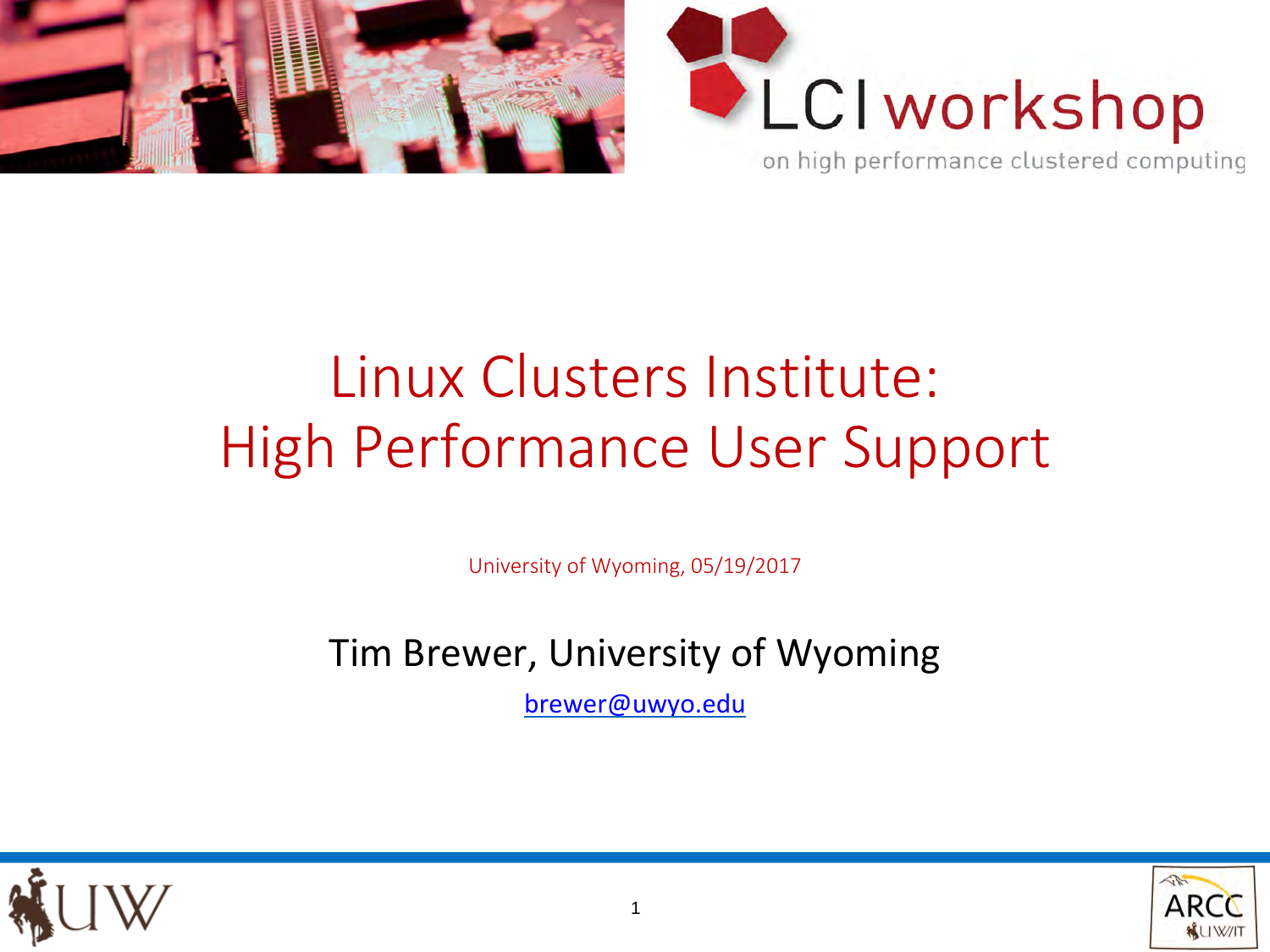

## Target Audience:

IT professionals with little or no experience with supporting High Performance Computing users

## Goal of this Session

Before I came here I was a User Support professional. Having listened to your lecture I am still a User Support professional. But on an HPC level.



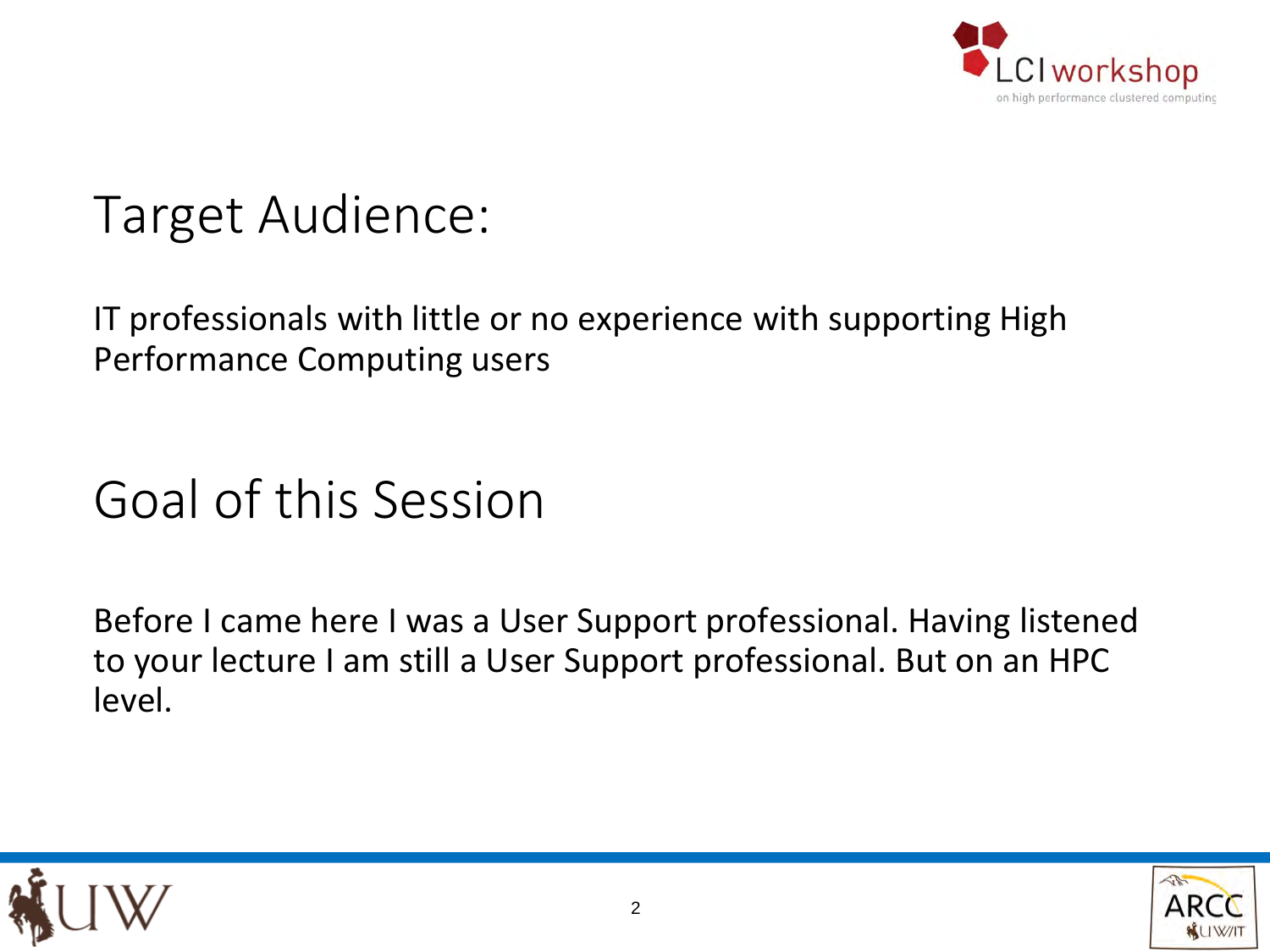

#### Overview

- Some baseline points define, differentiate
	- Goals? We don' need no stinking goals…
- The User Support at the management level (big picture stuff)
	- Know your boundaries
	- How: methods and/or madness
- The User Level (one on one stuff)
	- Who are they and what do they want?
	- How: methods and/or madness
- Outreach and Education
- Challenges



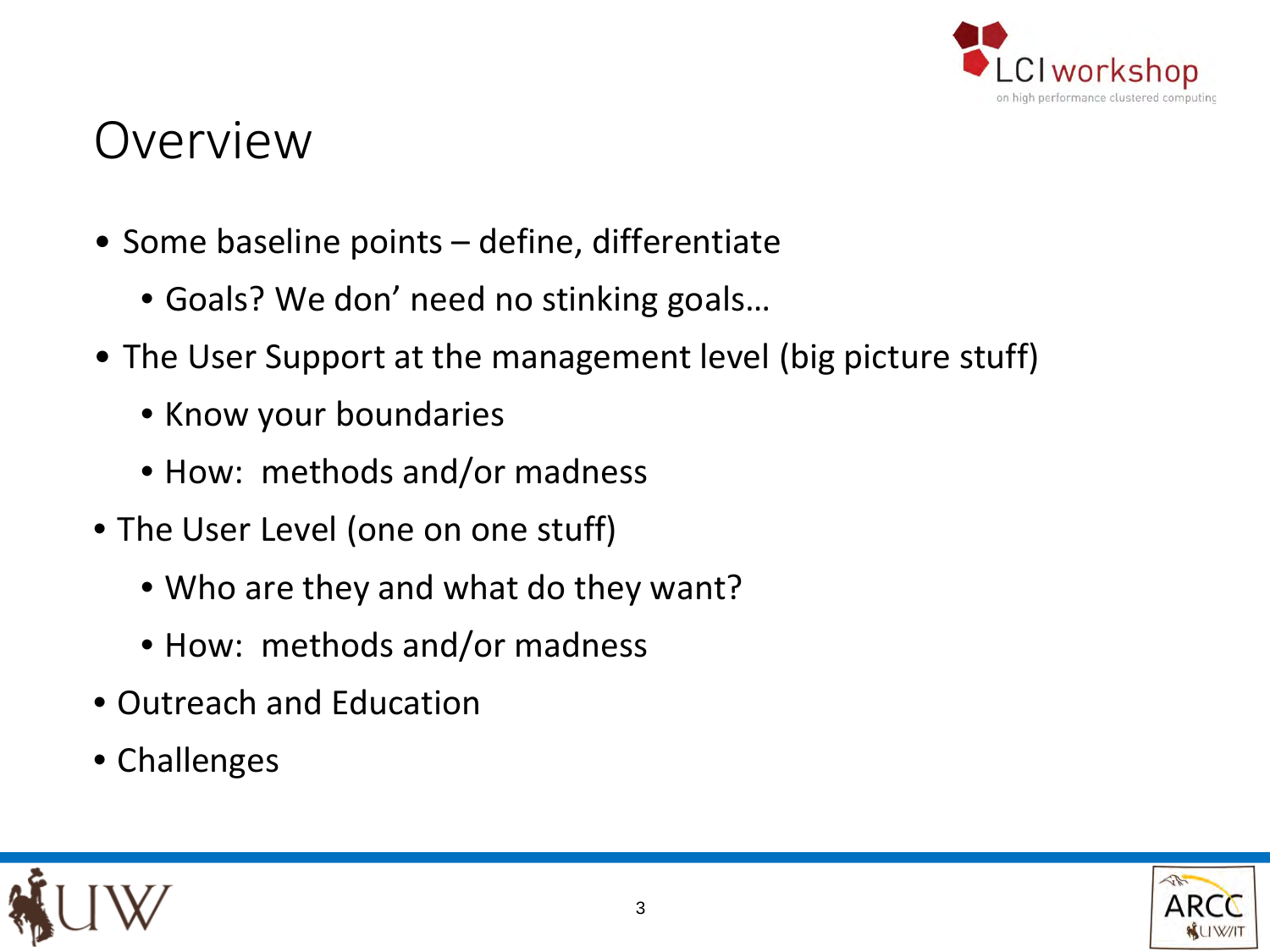

## What is User Support (US)?

• Provide technical assistance to computer users. Answer questions or resolve computer problems for clients in person, or via telephone or electronically.



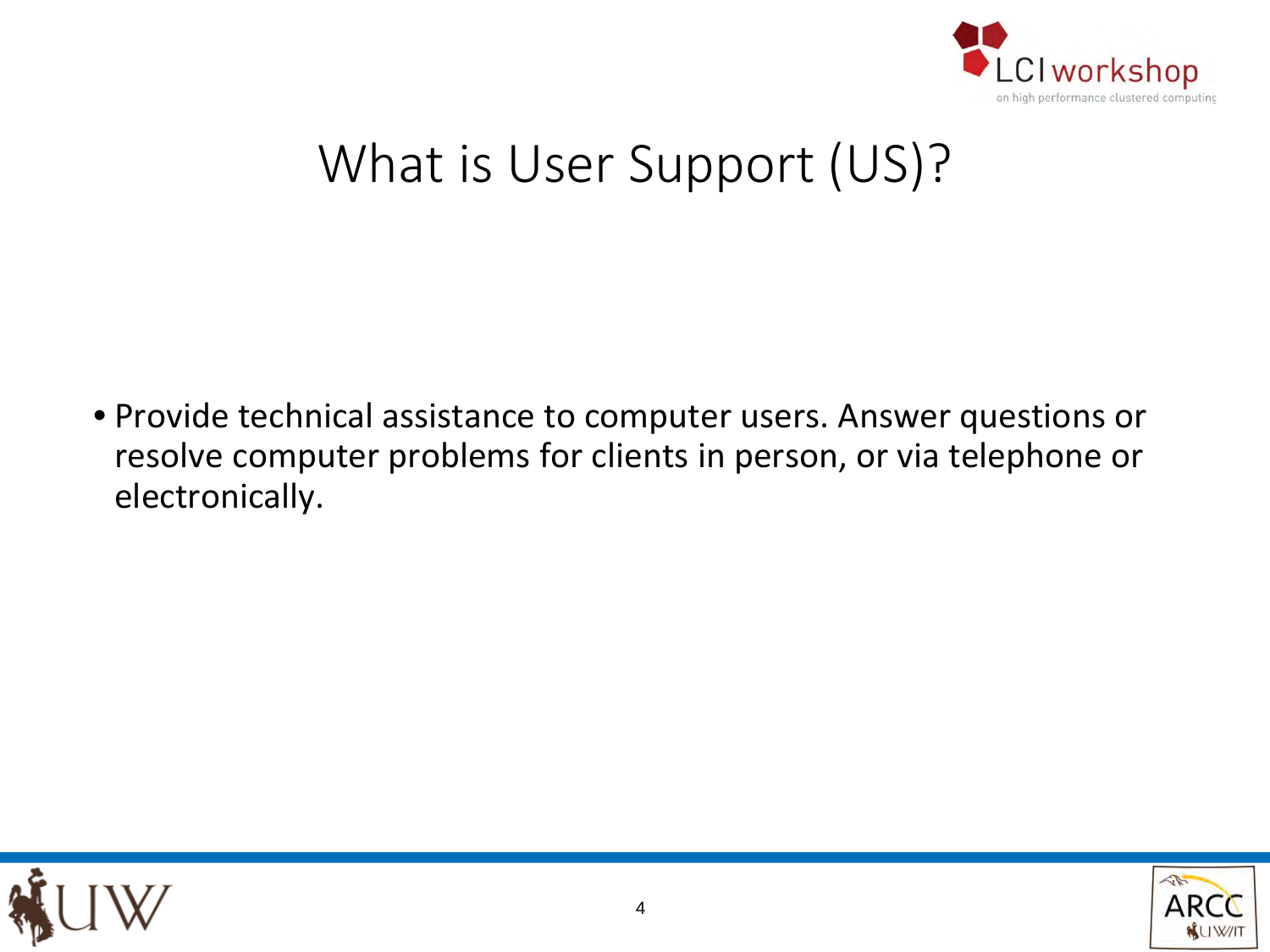

# How Does/Can HPC User Support Differ?

- Problems cover a much broader range
	- From desktops to clusters
	- More esoteric
	- Frequently very domain specific
- HPC can be collaborative
- Few opportunities for general training
	- Not really a formal set of certifications



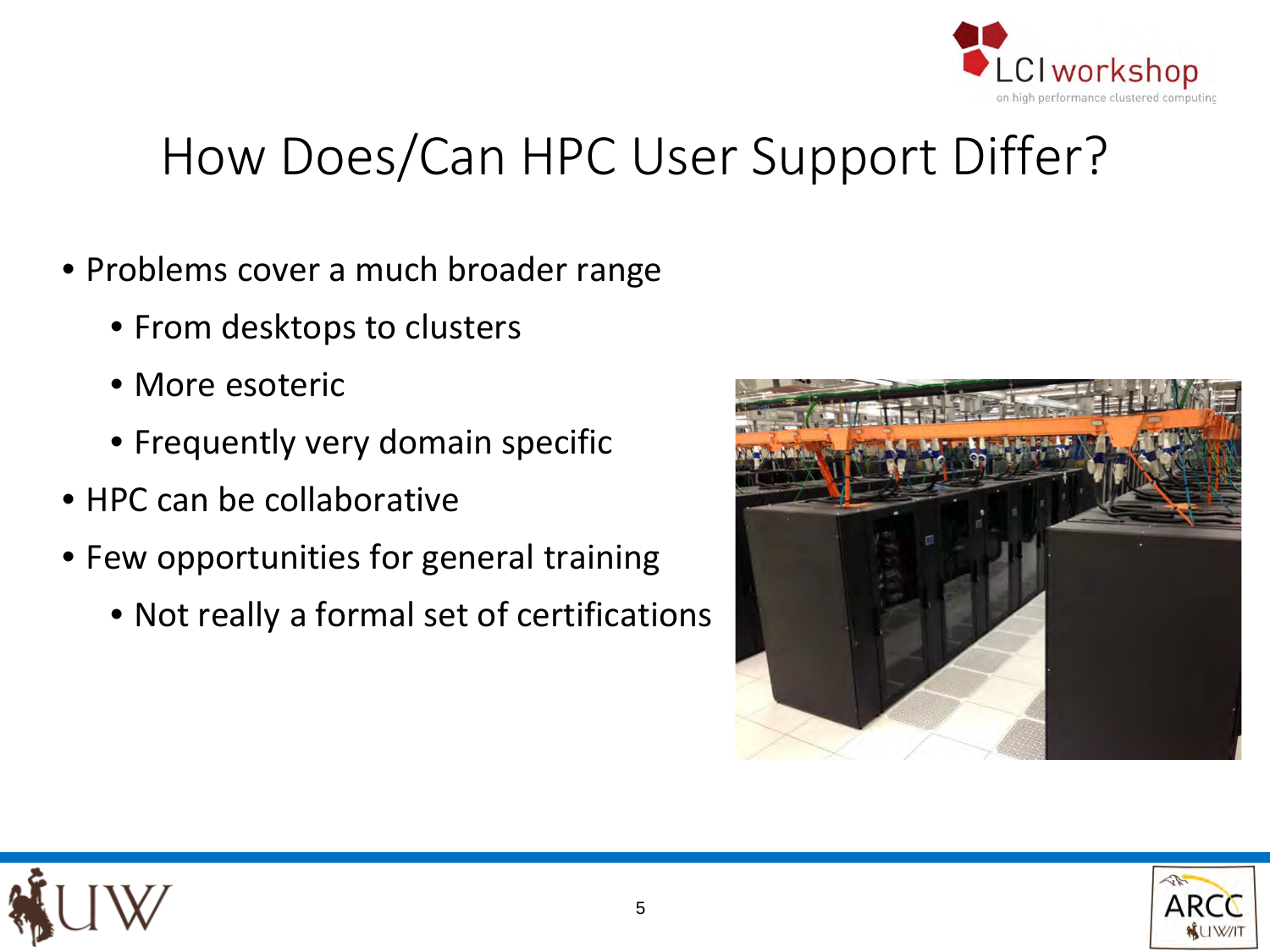

# What Do These Differences Mean for HPC User Support?

- HPC user support personnel have to be adaptable
- Greater need to relate to people from their perspective
- Often need to understand some science as well as computers



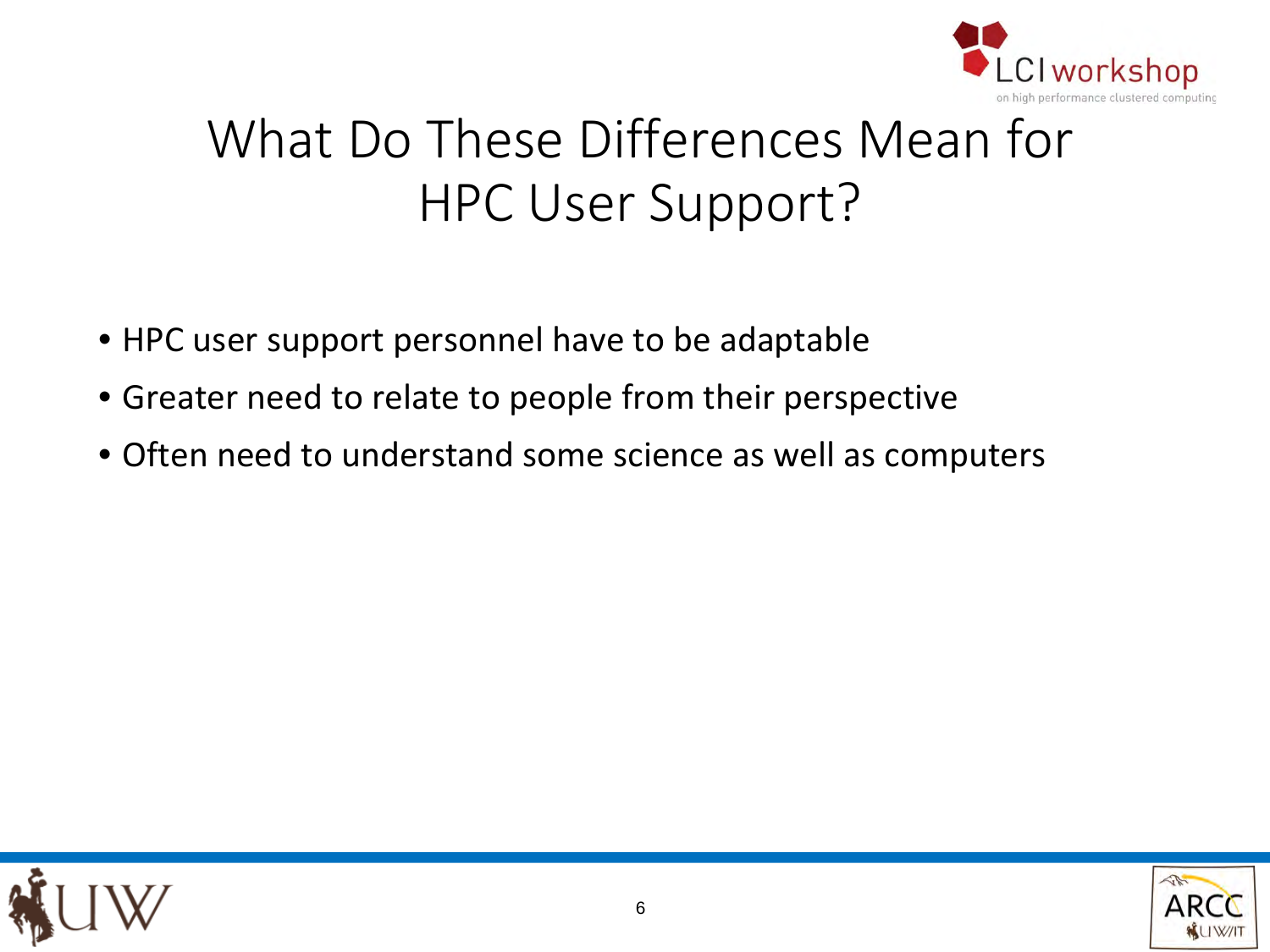

# What Are The Goals of US?

- Bring users and resolutions together
- Advance research goals
- Reduce user frustration
- Minimize impact on User Support personnel



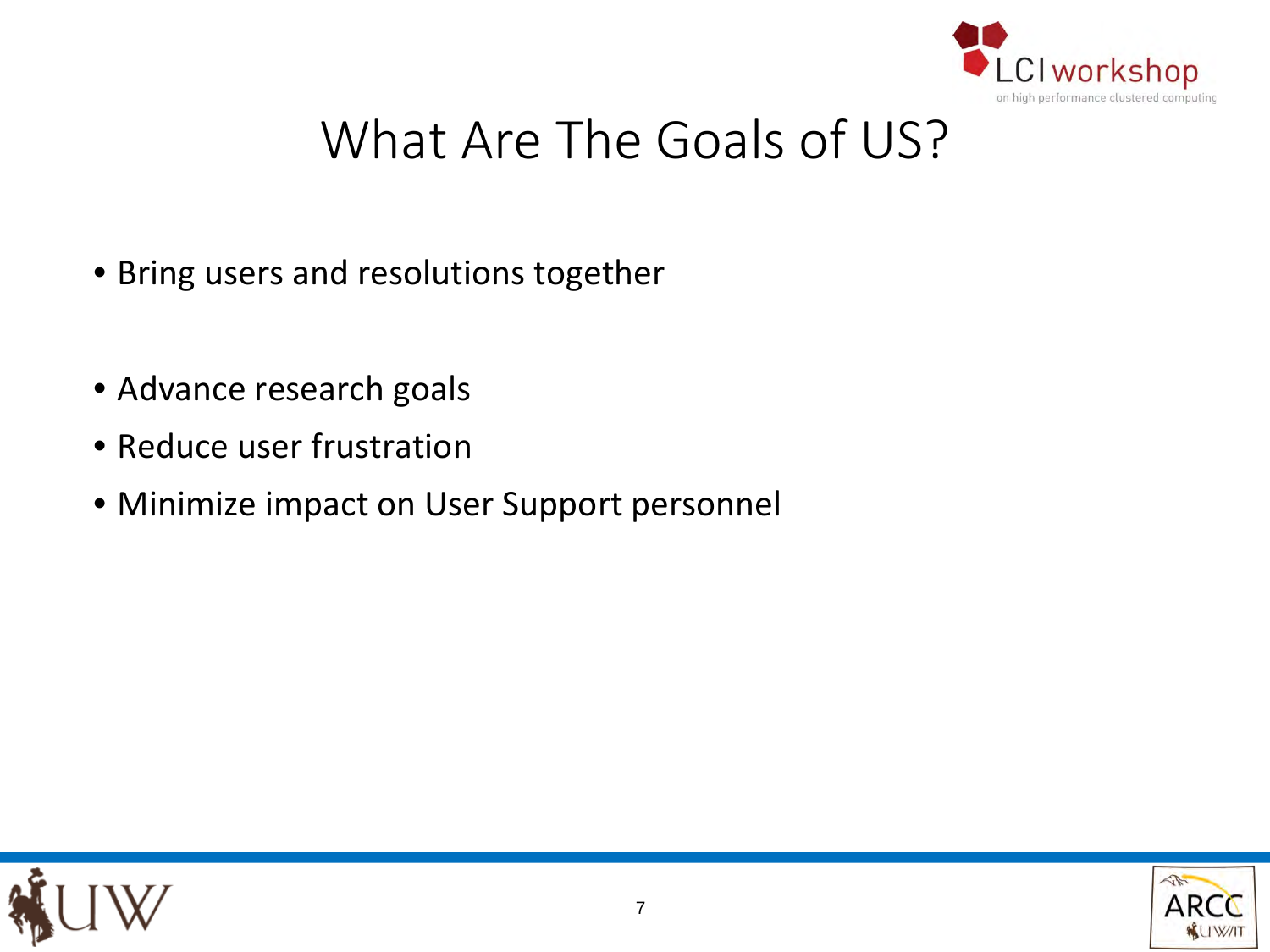

# Management

والأحمار الموارد

**Company of the party** 

الأثارية فليجعل



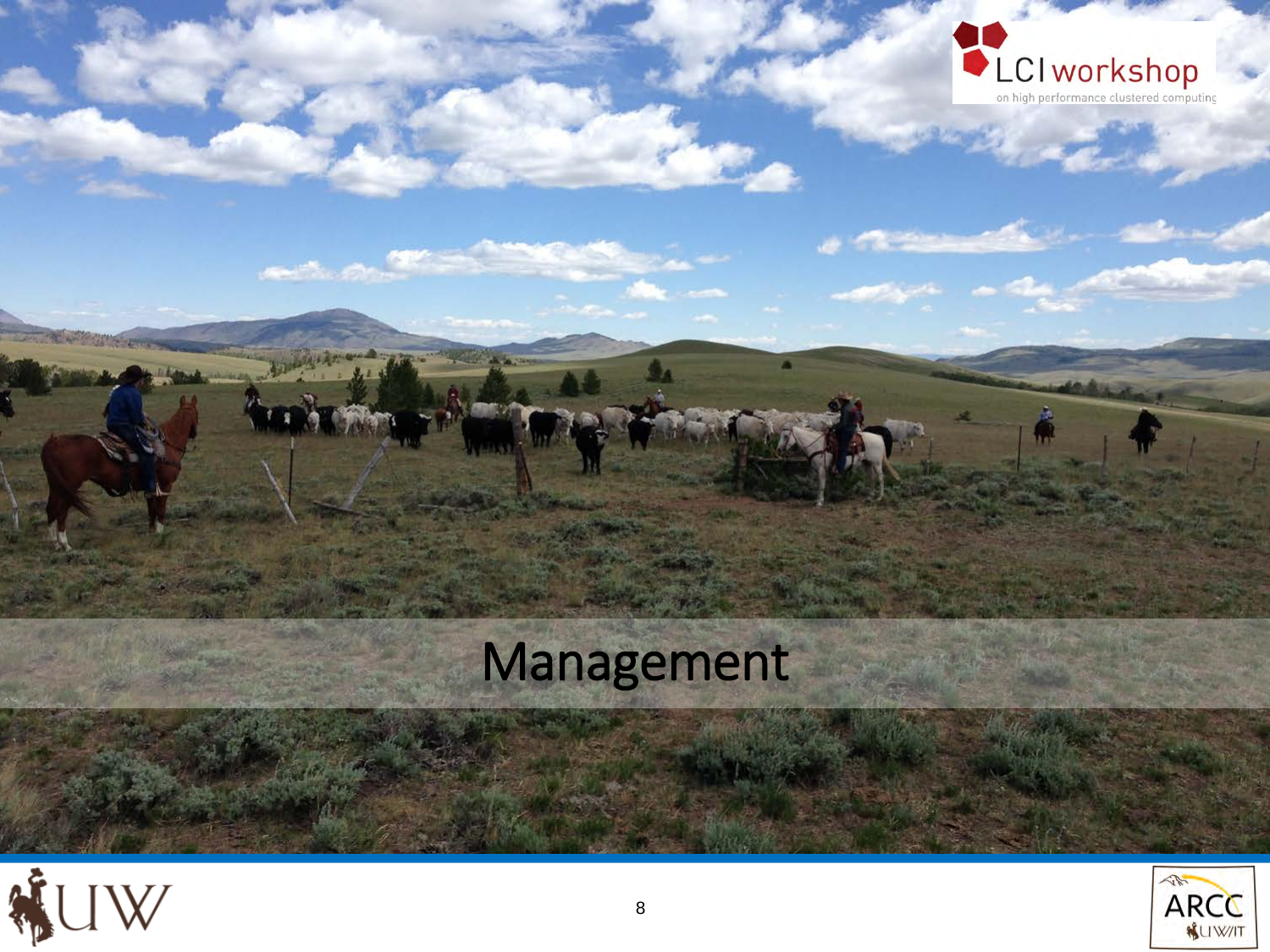

# Understand the World You Live In

- Funding/Budget
- Staffing
- Political will
- Know your boundaries
- Policy



photo by Hans van de Vorst



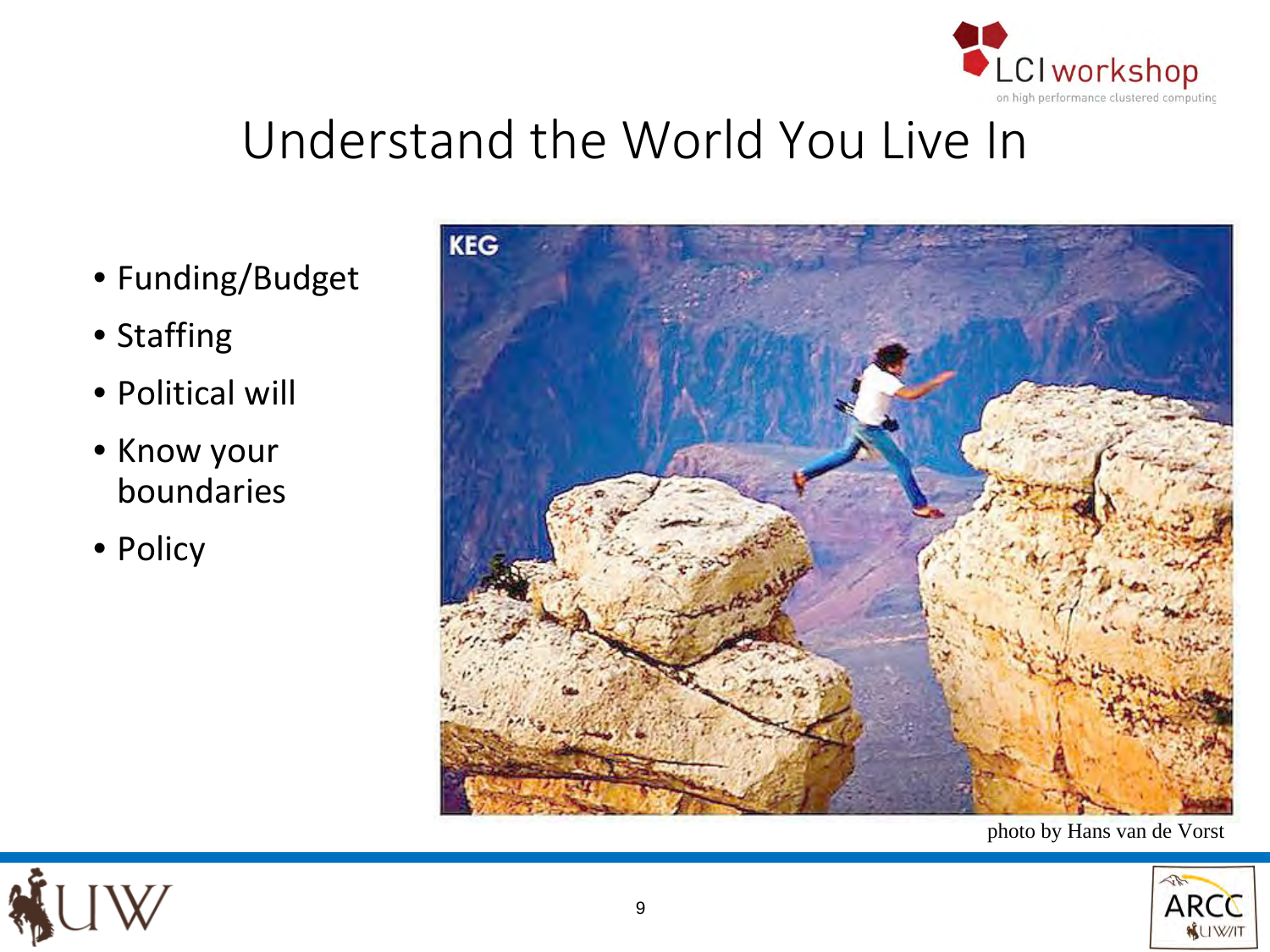

# What Sort of Organization Do You Work In?

- Inside out?
	- Rely on internal
		- strengths and capabilities
		- resources and offerings
- Outside in?
	- Customer centric
	- Requires both insight and action
	- Can you afford it?
- Can the org be both?



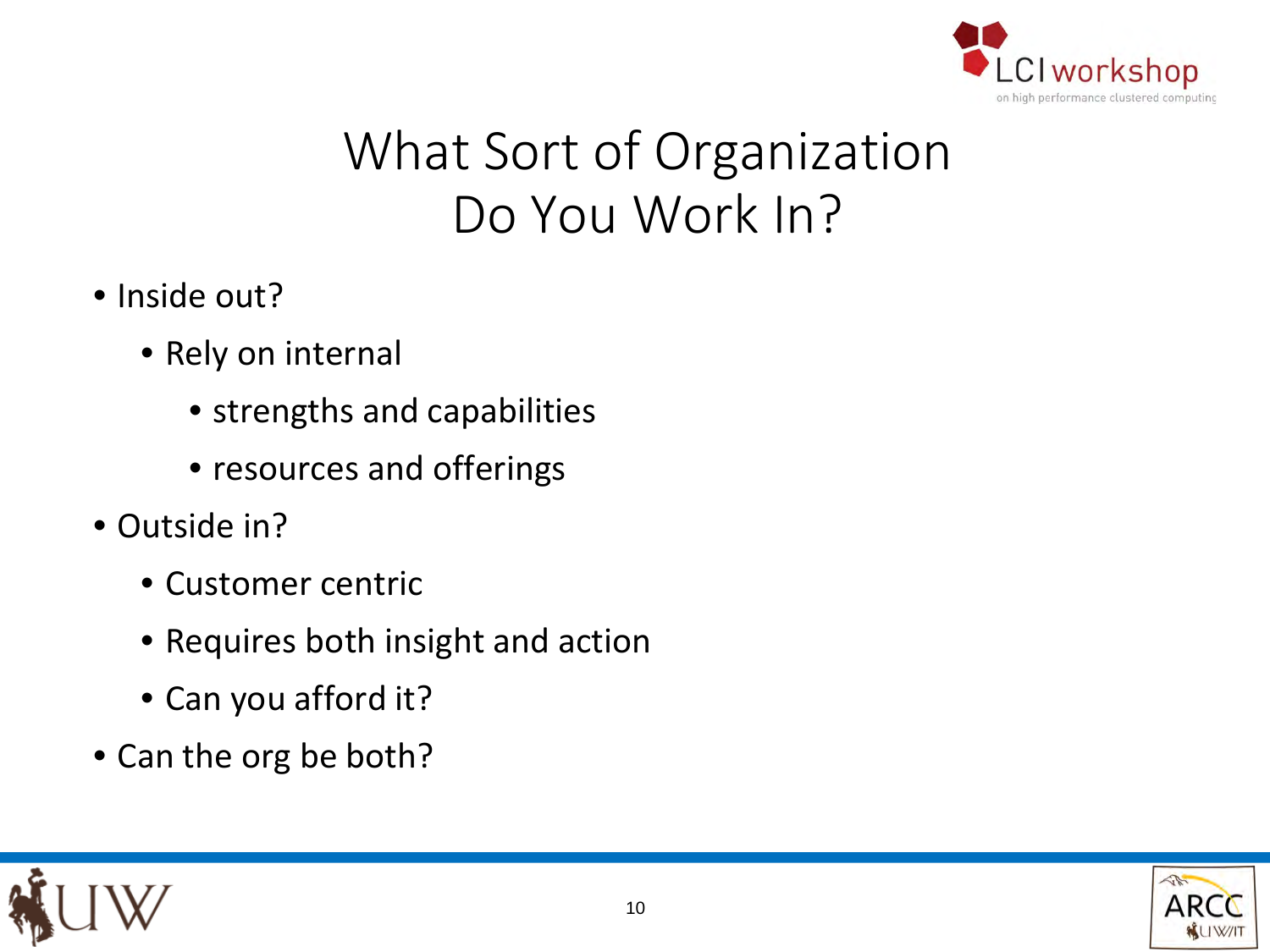

#### How?

- Methods and Madness
	- Iron Curtain: only admins have access to systems
	- Guerrilla IT
- Deep and Wide?
	- What is deep? What is wide?
	- Which is better?
- Involve the research community
- Outside-in or Inside-out?

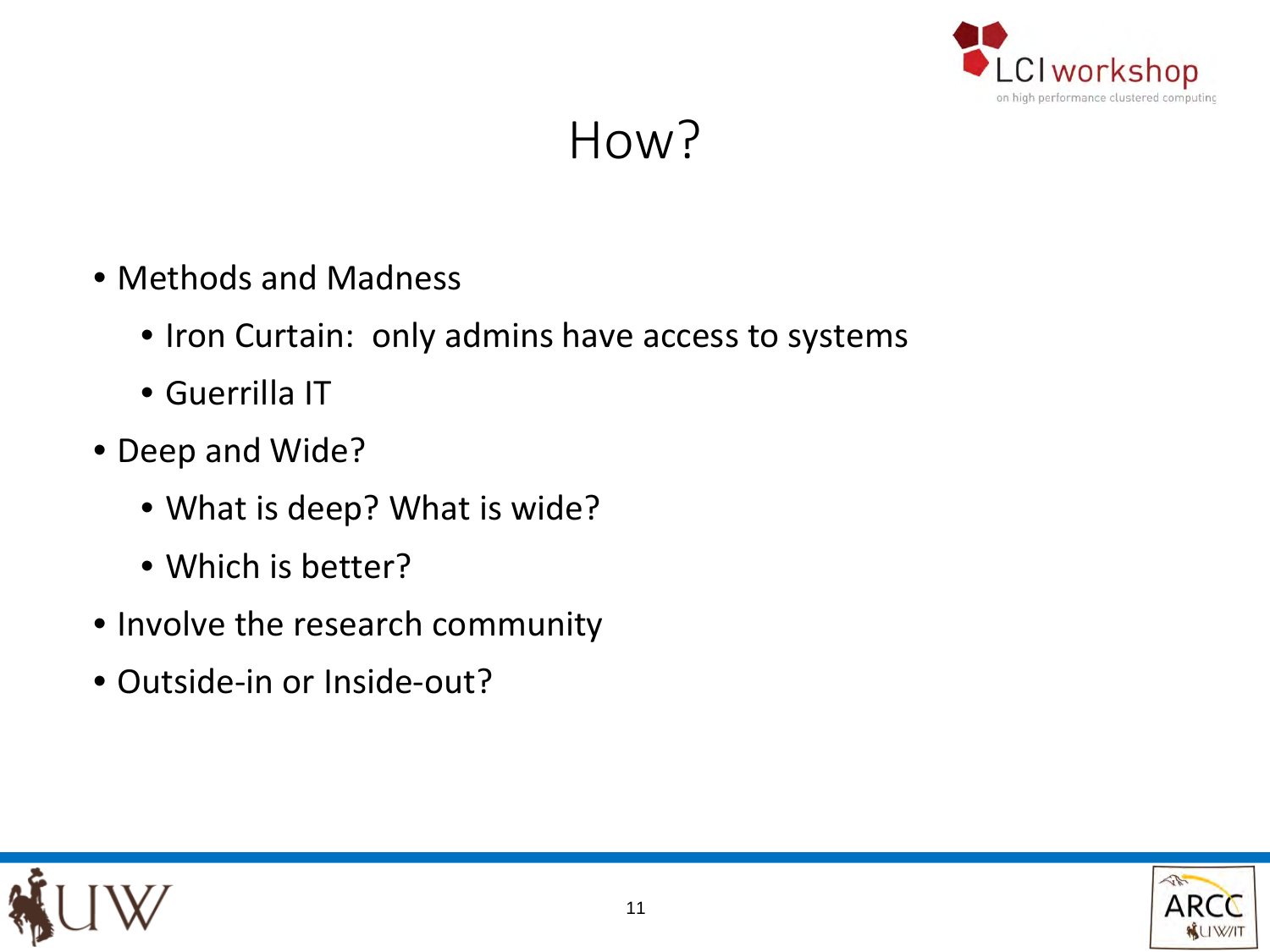



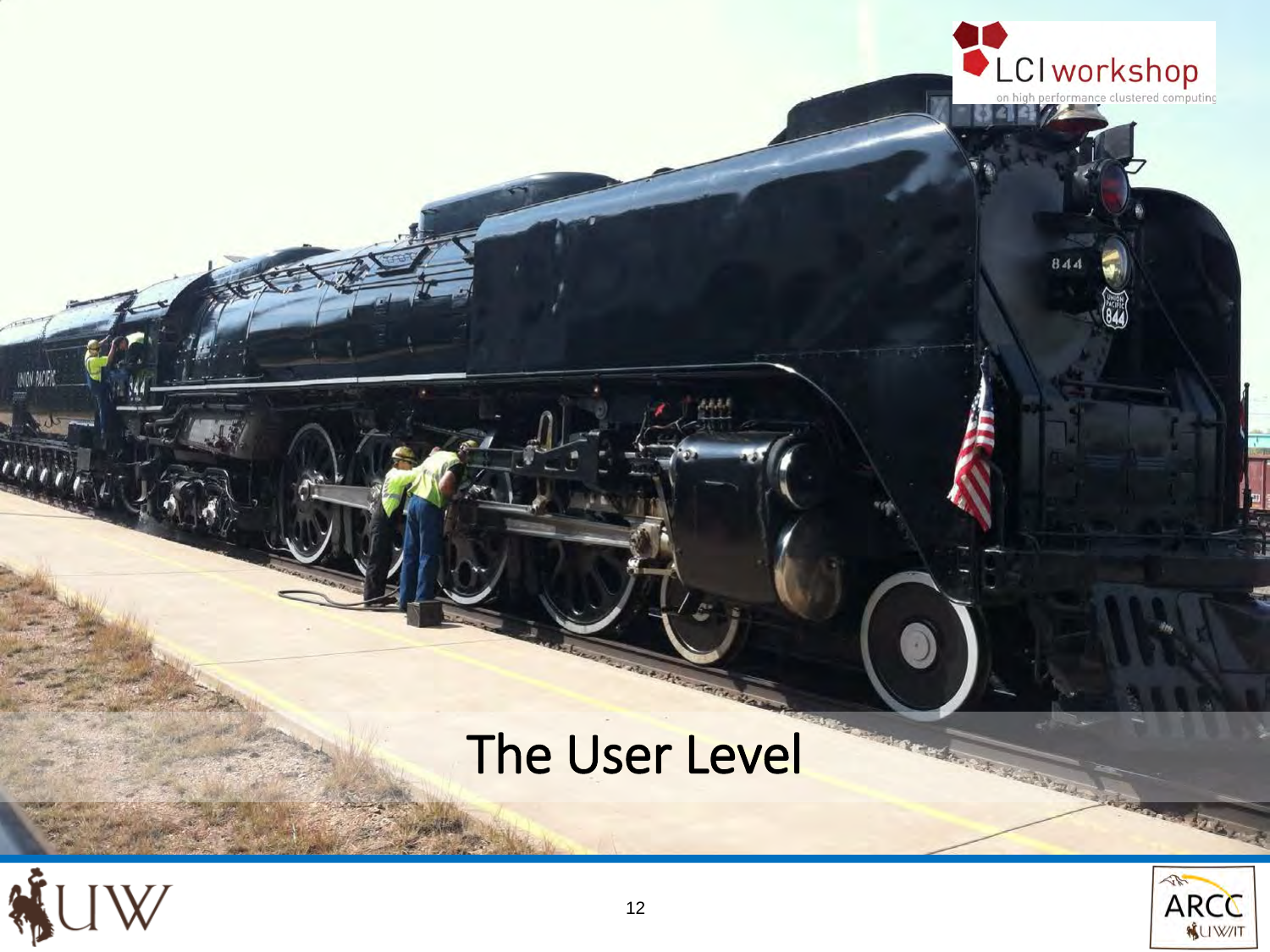

## The User Level

- Who are they and what do they want?
	- Challenges
- How: methods and/or madness
	- Skills that matter
	- Managing expectations
	- Issue ingest



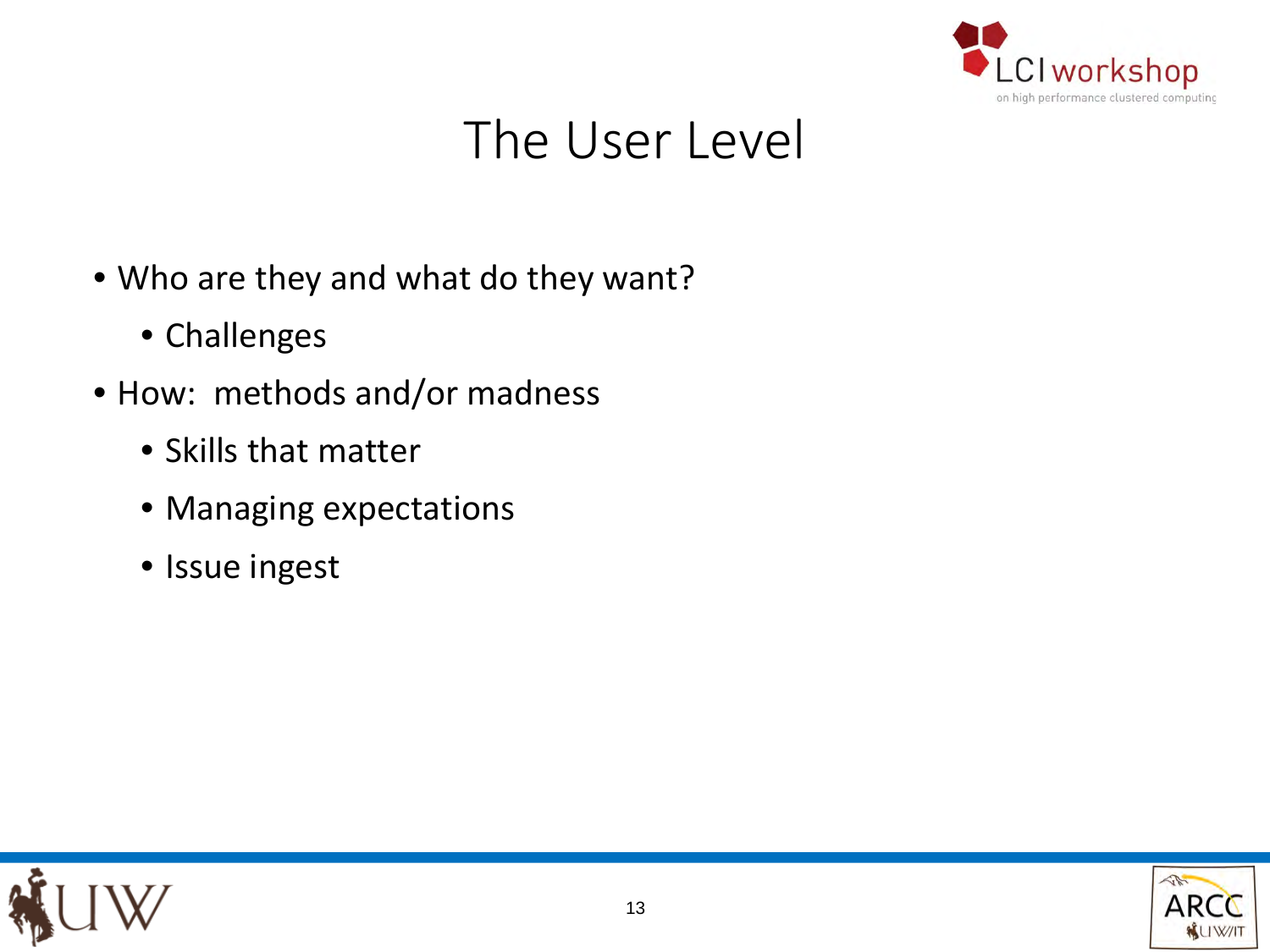

#### Us… Them…







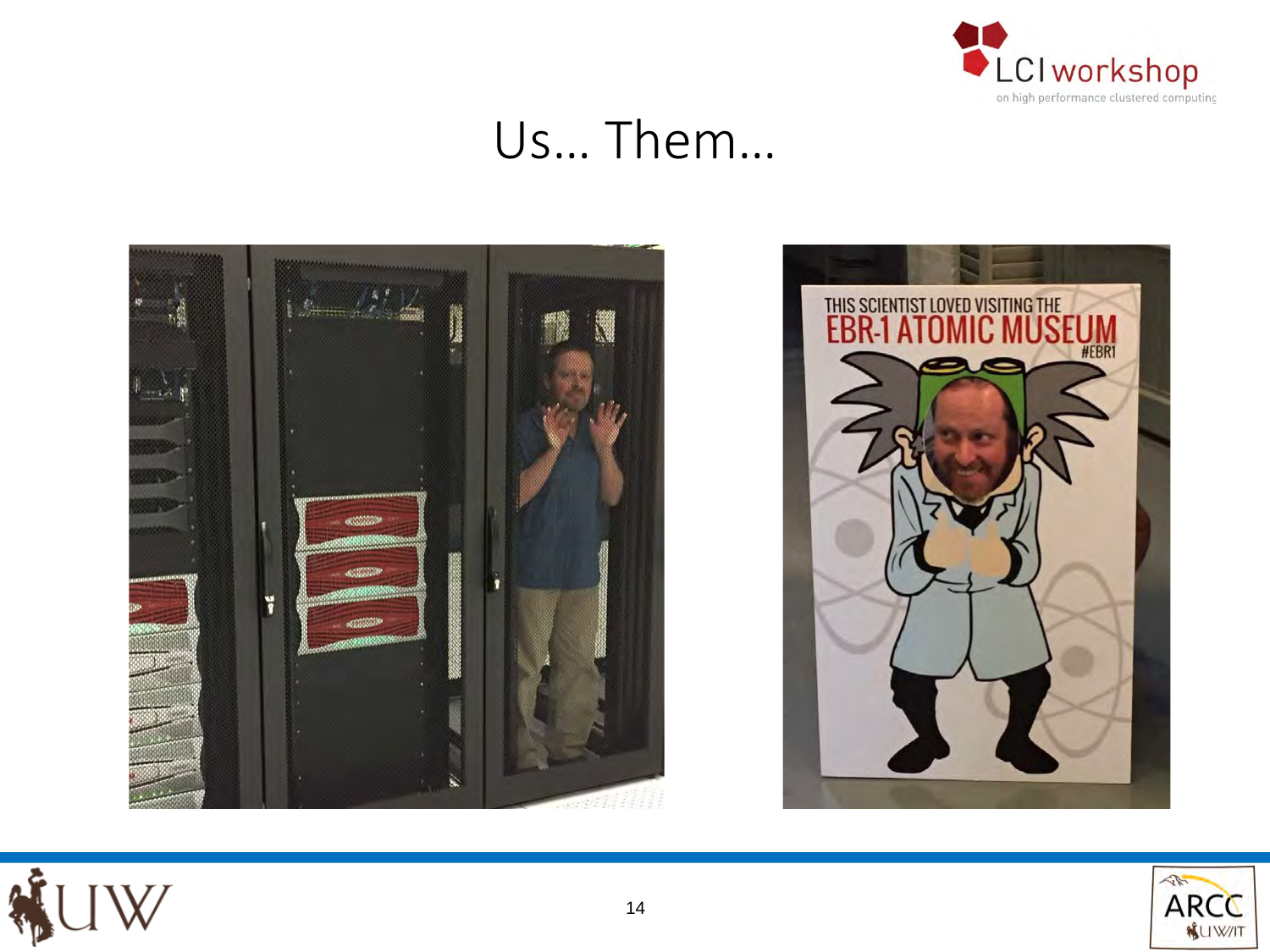

#### Users: Who Are They and What do They Want?

- Hands off Principal Investigators (i.e., Faculty)
	- Big research picture
	- Just want to know the tools needed are available
	- Only hear from them if something big is broken



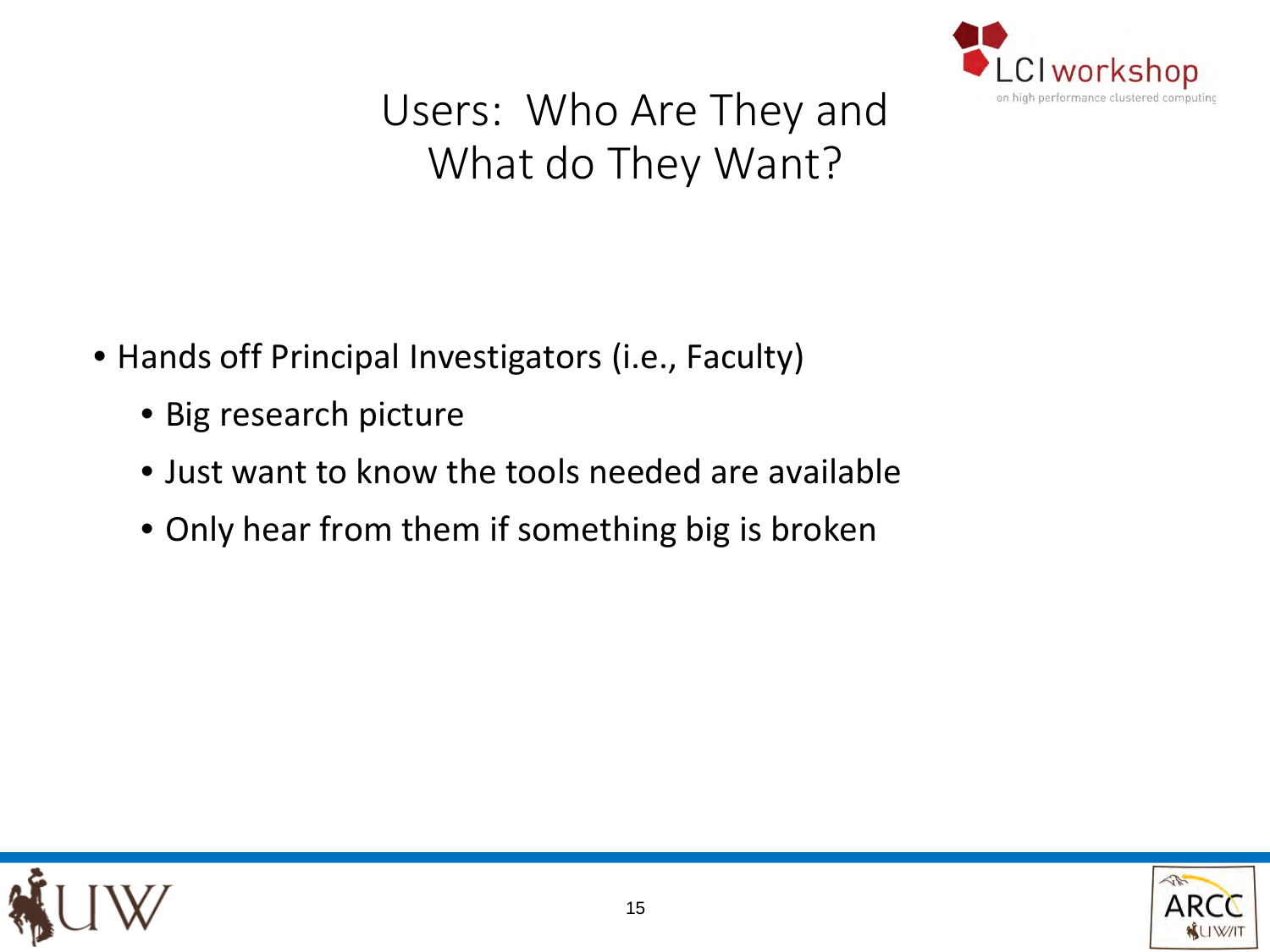

#### Users: Who Are They and What do They Want?

- Hands on Users (faculty, staff, students, collaborators)
	- Doing the actual work
	- Want simple, fast solutions to complex problems
	- Little tolerance for bureaucracy
	- Full spectrum from users who need copious hand holding to users who just need one word hints.



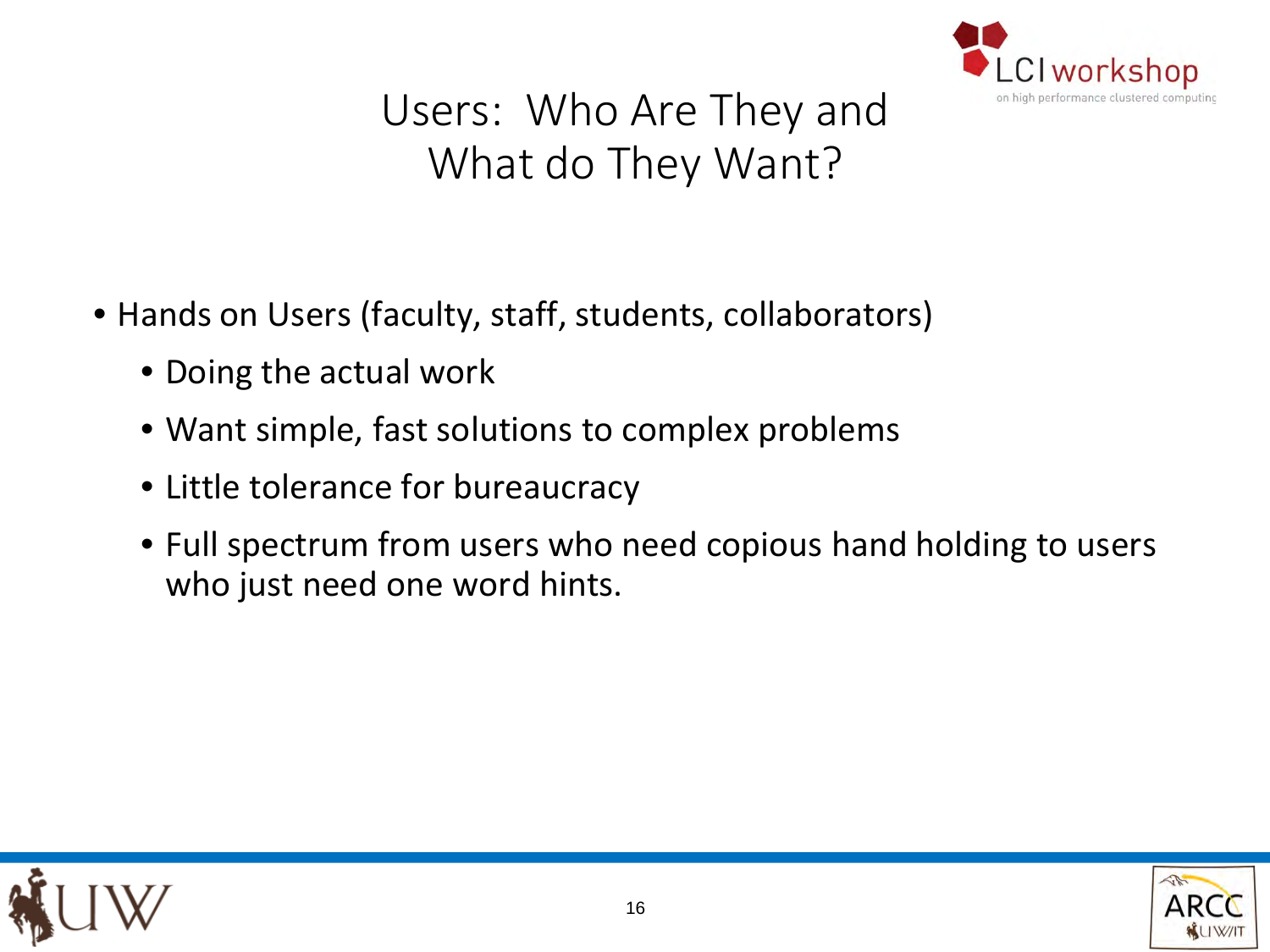

# Challenges

- Regular users want instant gratification. HPC users can be worse.
	- No reading
	- No talking about it
	- Just tell me how to fix it!
- User Pride
- Ground Zero Users (power button?) vs Power Users
- Adapting to your audience
- Splash damage

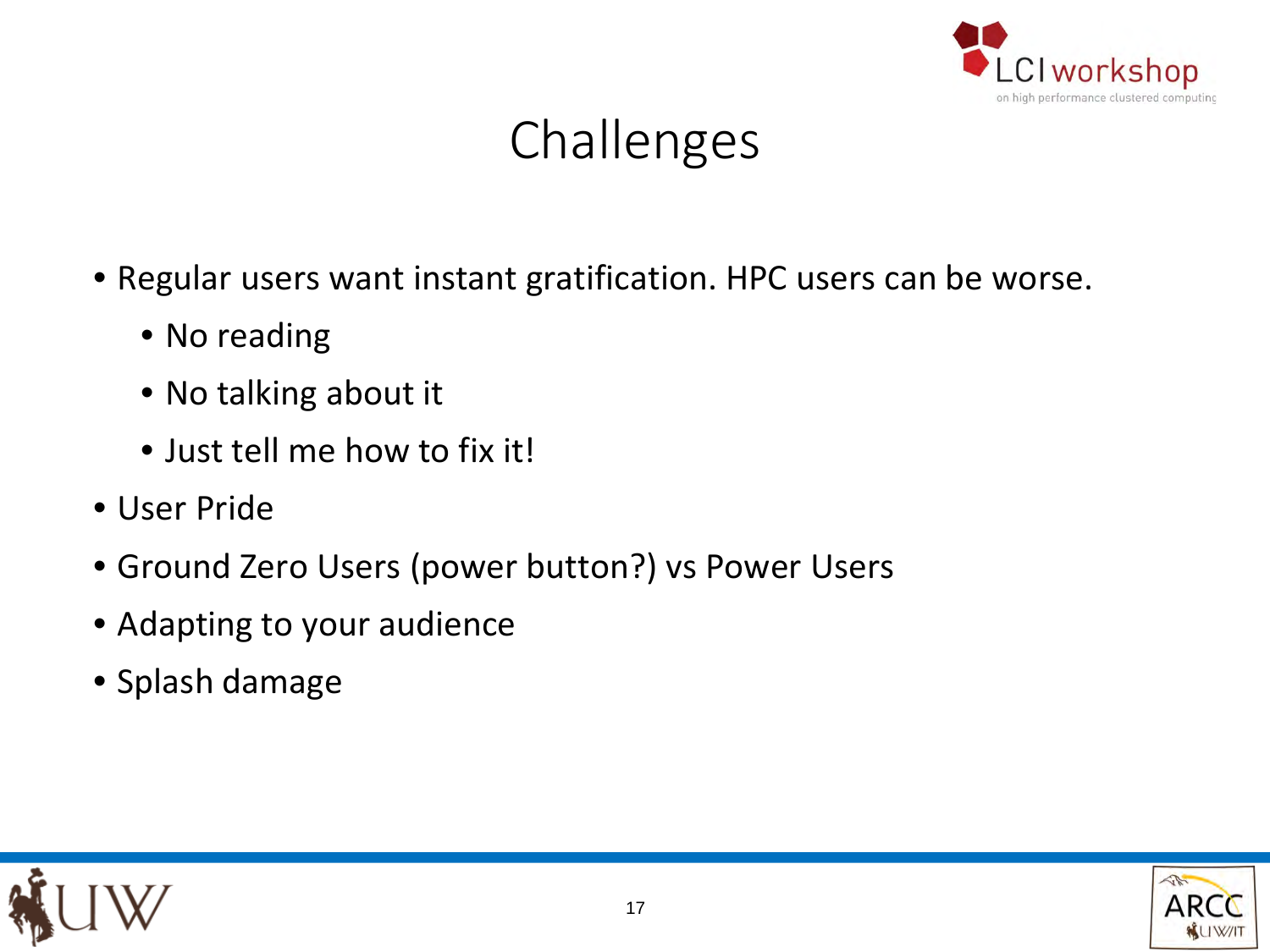

# Customer Support Skills that Matter

- Patience
- Communication Skills
	- Listening *and* Speaking
- Interpersonal Skills
- Know of What You Speak
- Positive Language
	- Never say no
- Time Management
- Follow Through
- Willingness to Learn



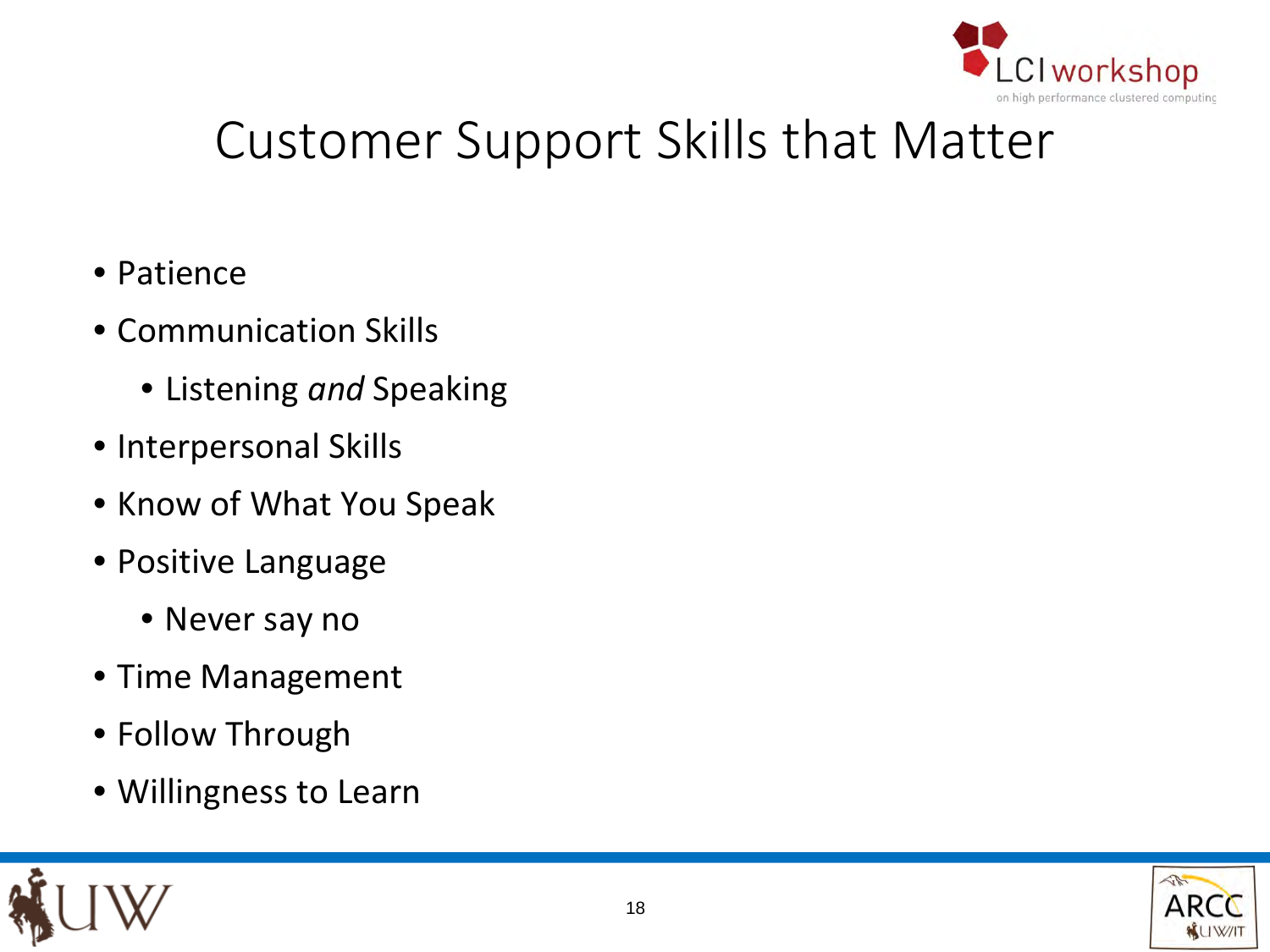

# Managing Expectations

- Policies
- Clear timelines
- Regular and relevant updates
- Openly discuss solutions
- Transparent and honest



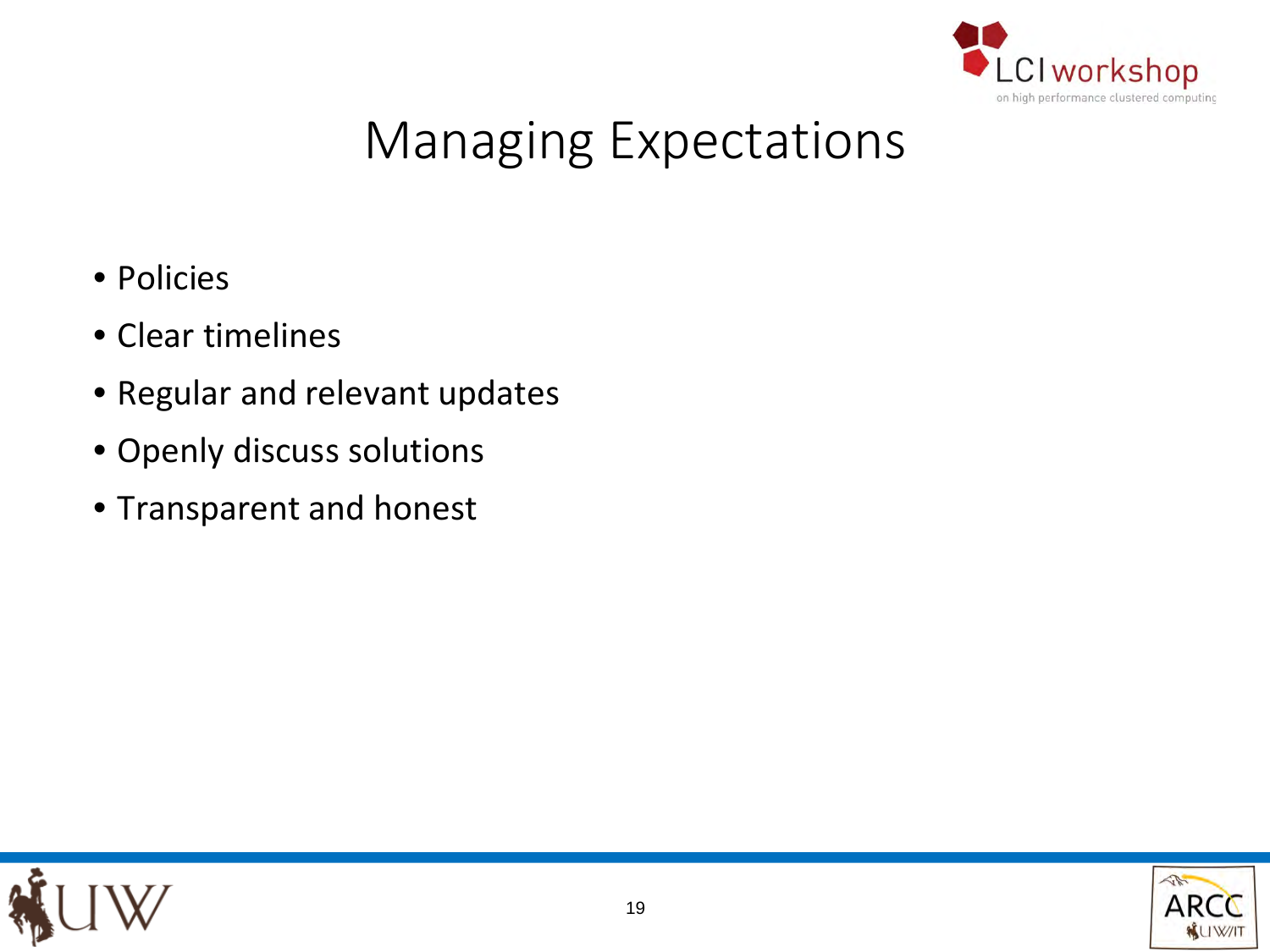

## Issue Ingest

- Help Desk?
- Ticketing system
- Shared help email?



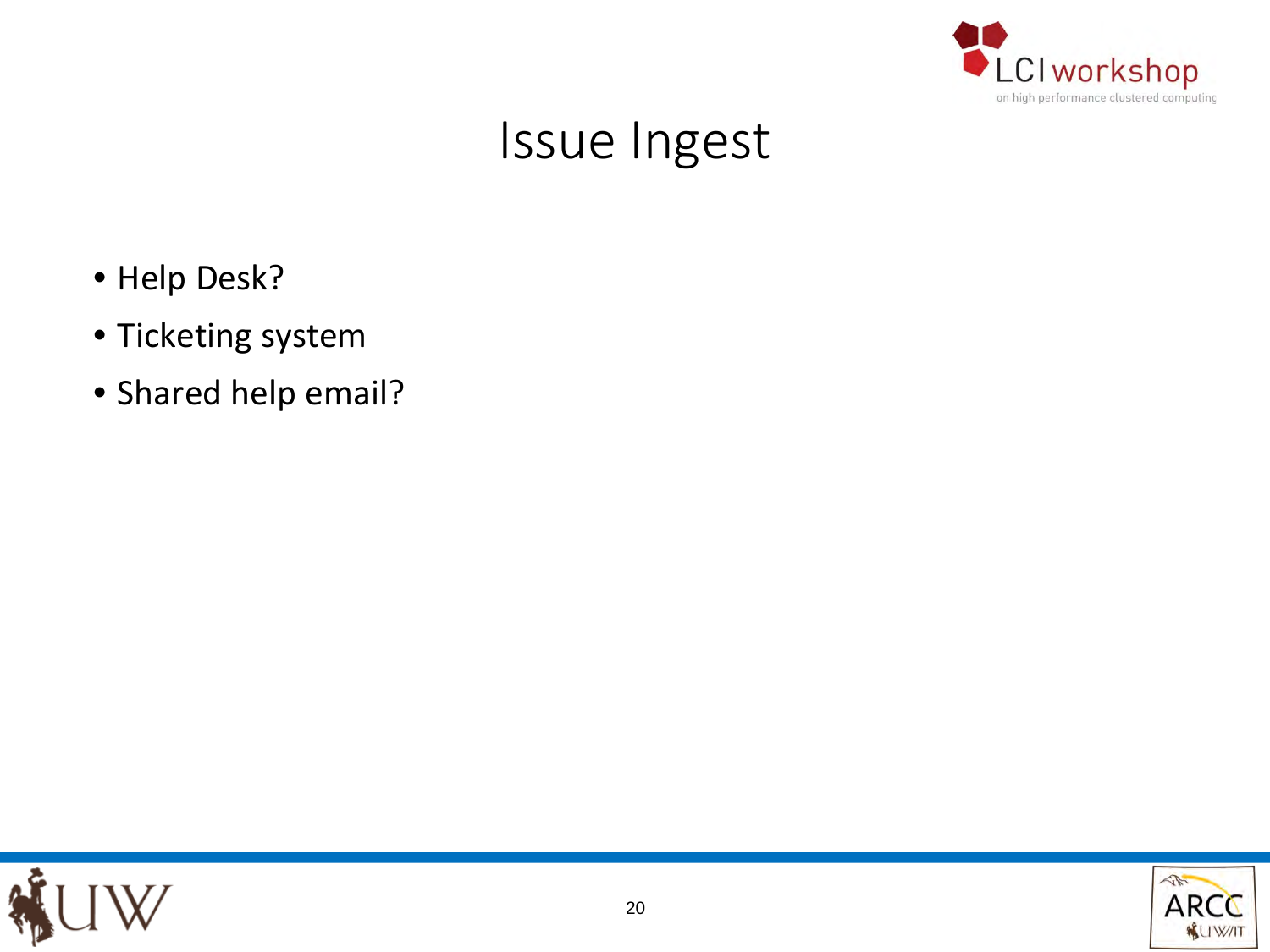

# Conflict in Shared Environments

- Within a research group
	- PI's handle; US can advise
- Between research groups
	- Avoid getting directly involved; advise
- Between clients and HPC support staff
	- Complicated
- Between clients and other IT support groups
	- Complicated





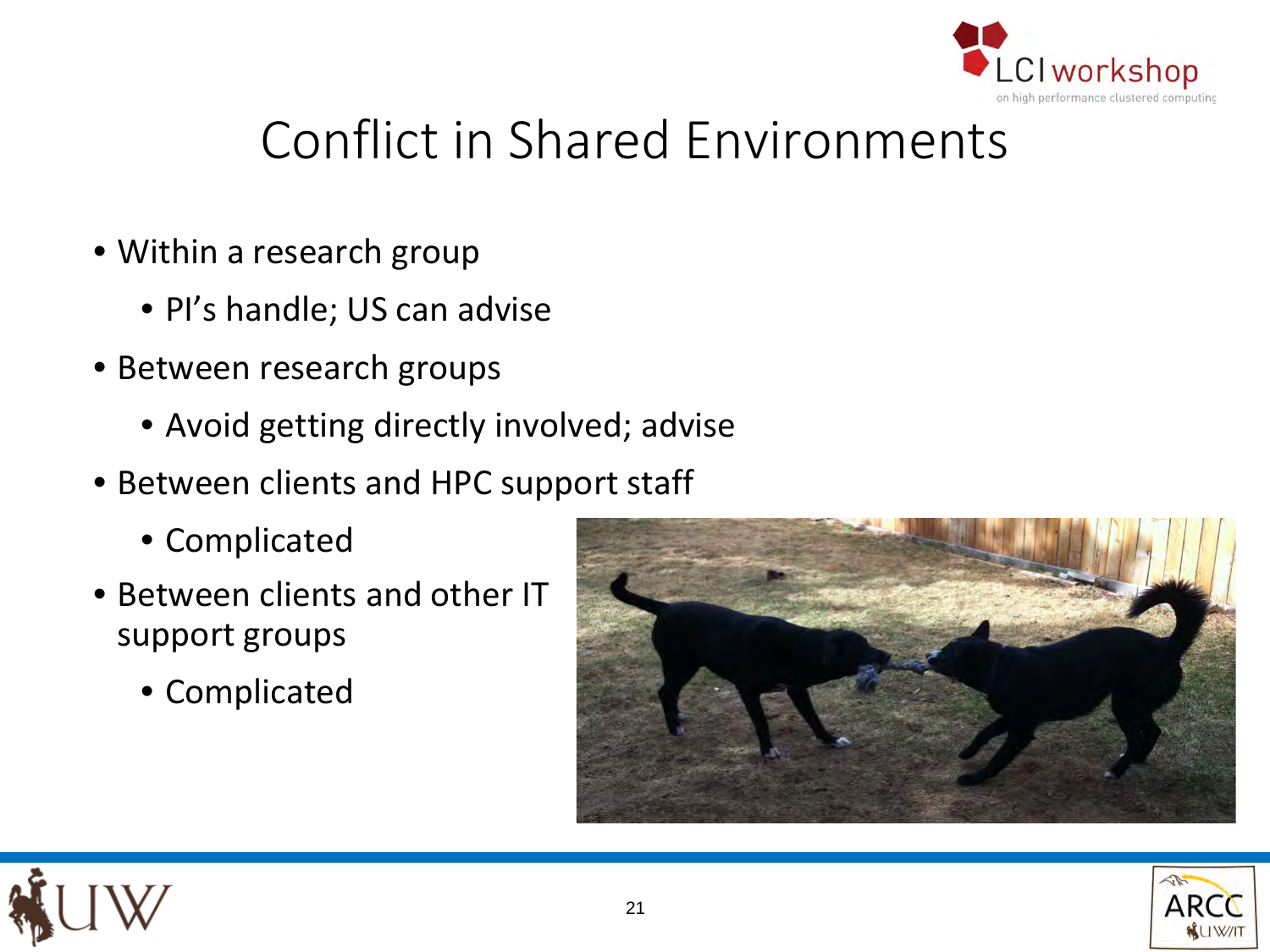

# Conflict in Shared Environments





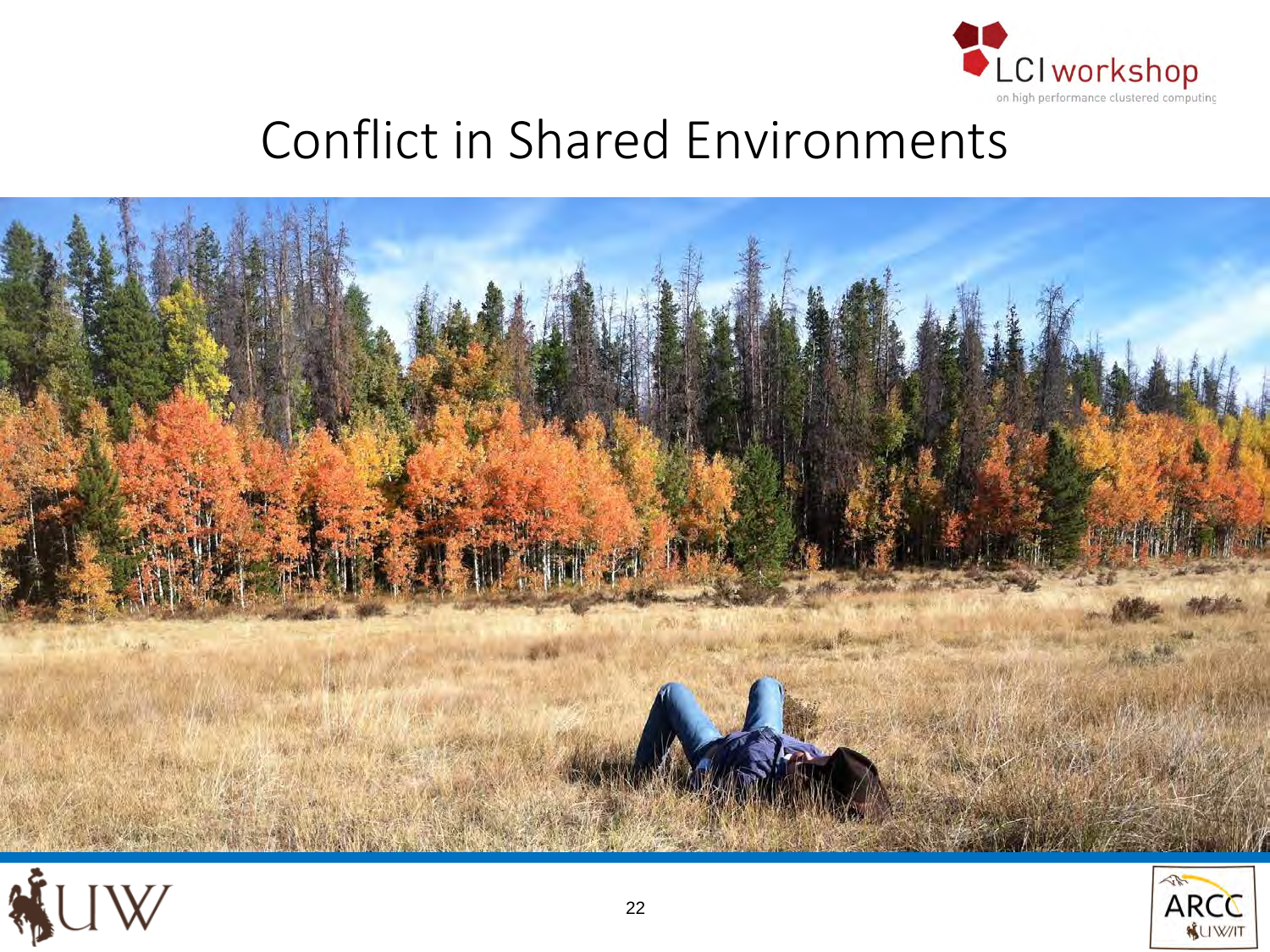

## Education/Outreach





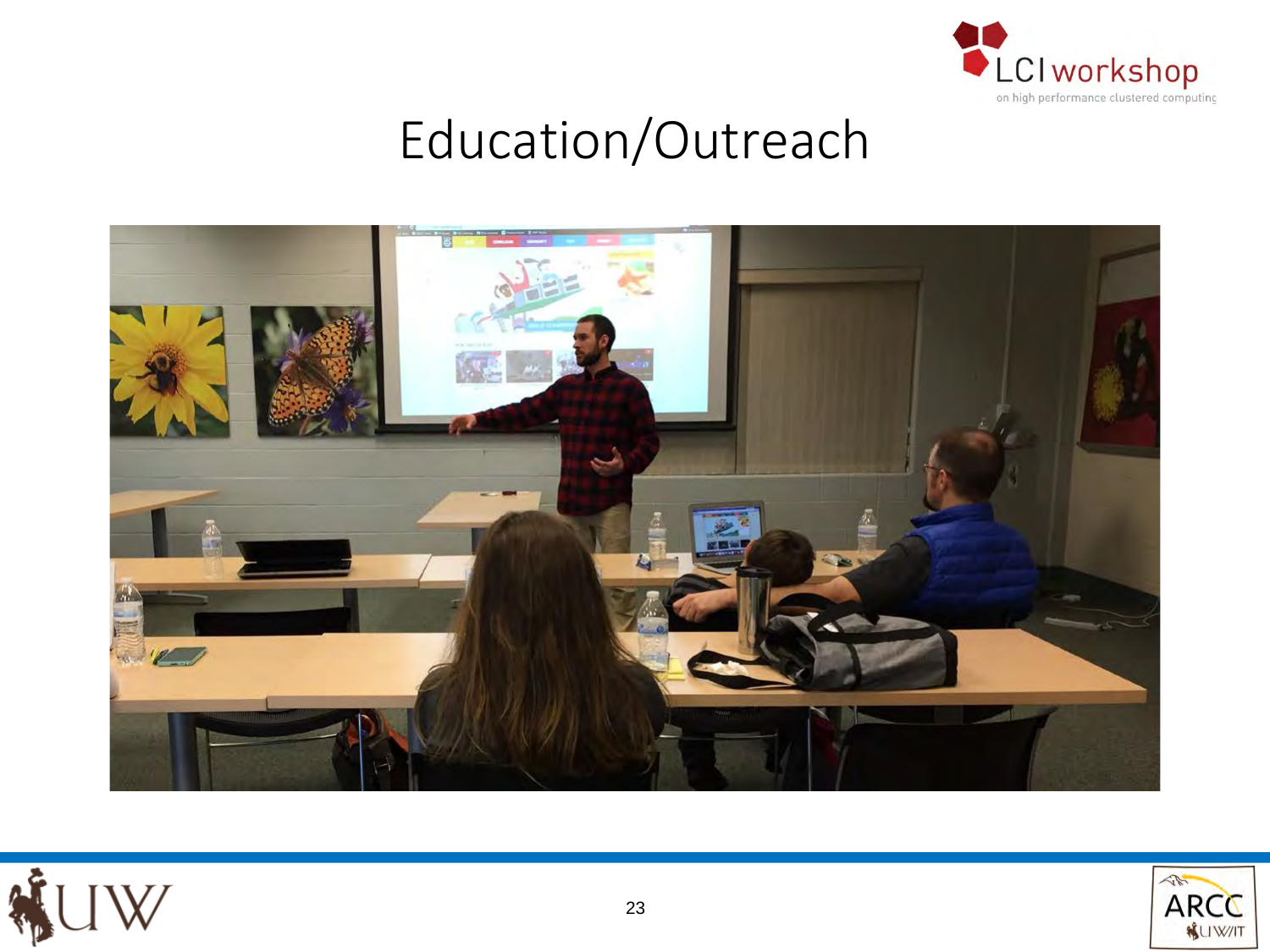

## Education

- Web
	- Great for self-service
	- Don't get too much advice
- Classes and Seminars
	- Target specific topics



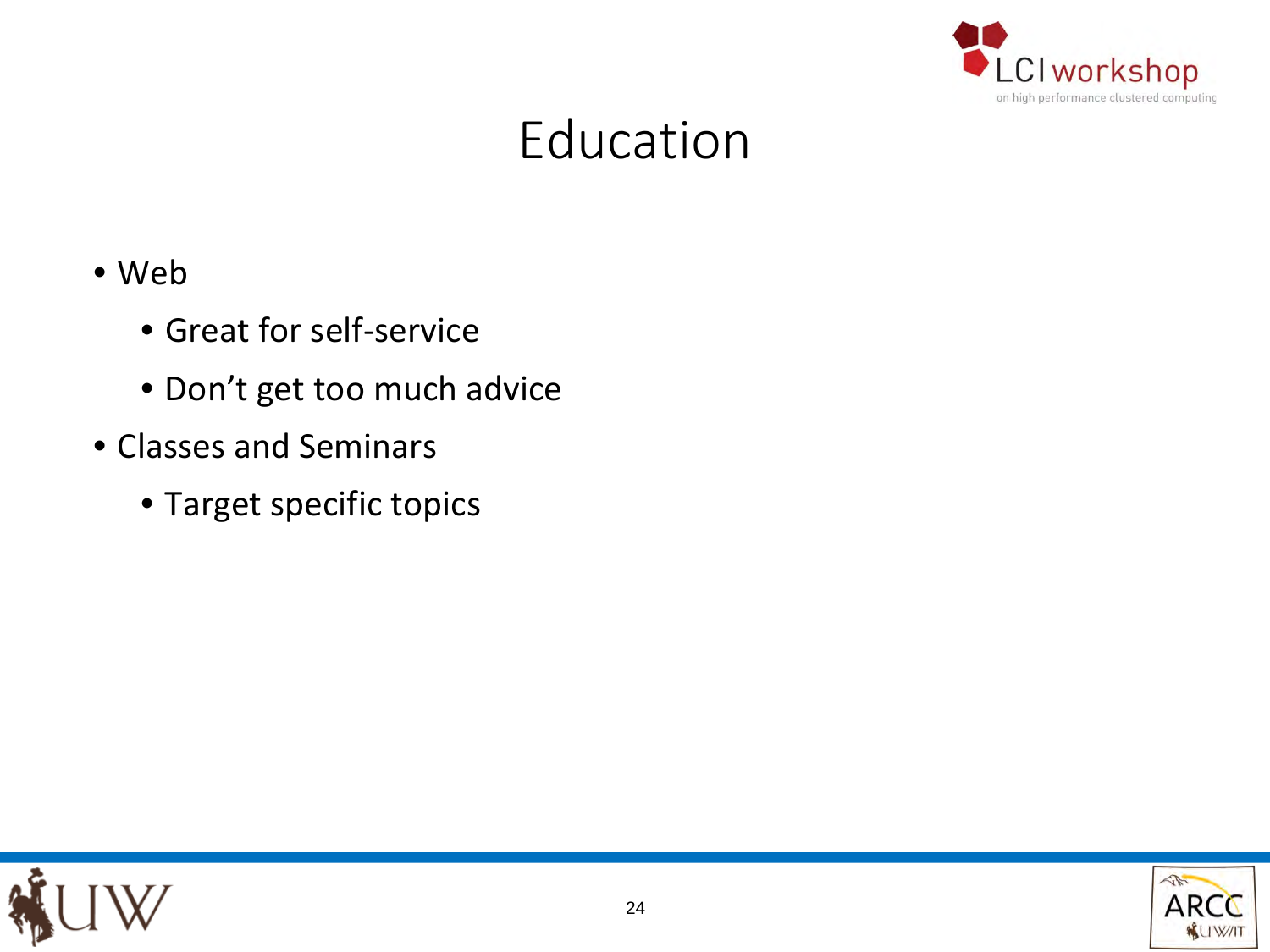

#### **Outreach**

- Grant Writing Help
	- hardware specs, software licenses, quotes
	- letters of support
	- contribute portions of the grant
	- Take the lead on new grants for more resources in house with researcher input





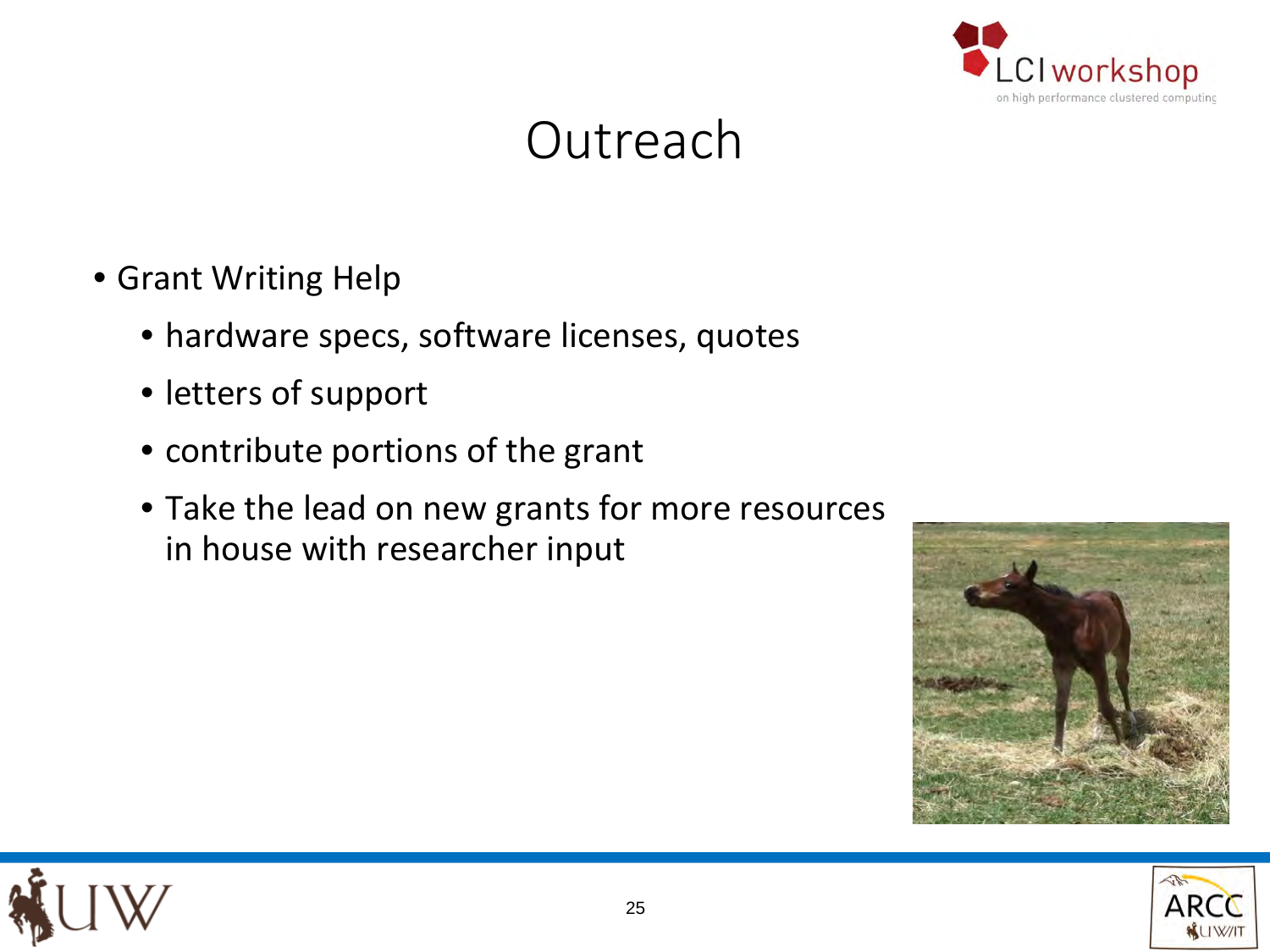

# Today's Challenges

- BYOD
- Big Data/Data Analytics age
- Data publication and curation
- Meeting demands not addressed by conventional IT



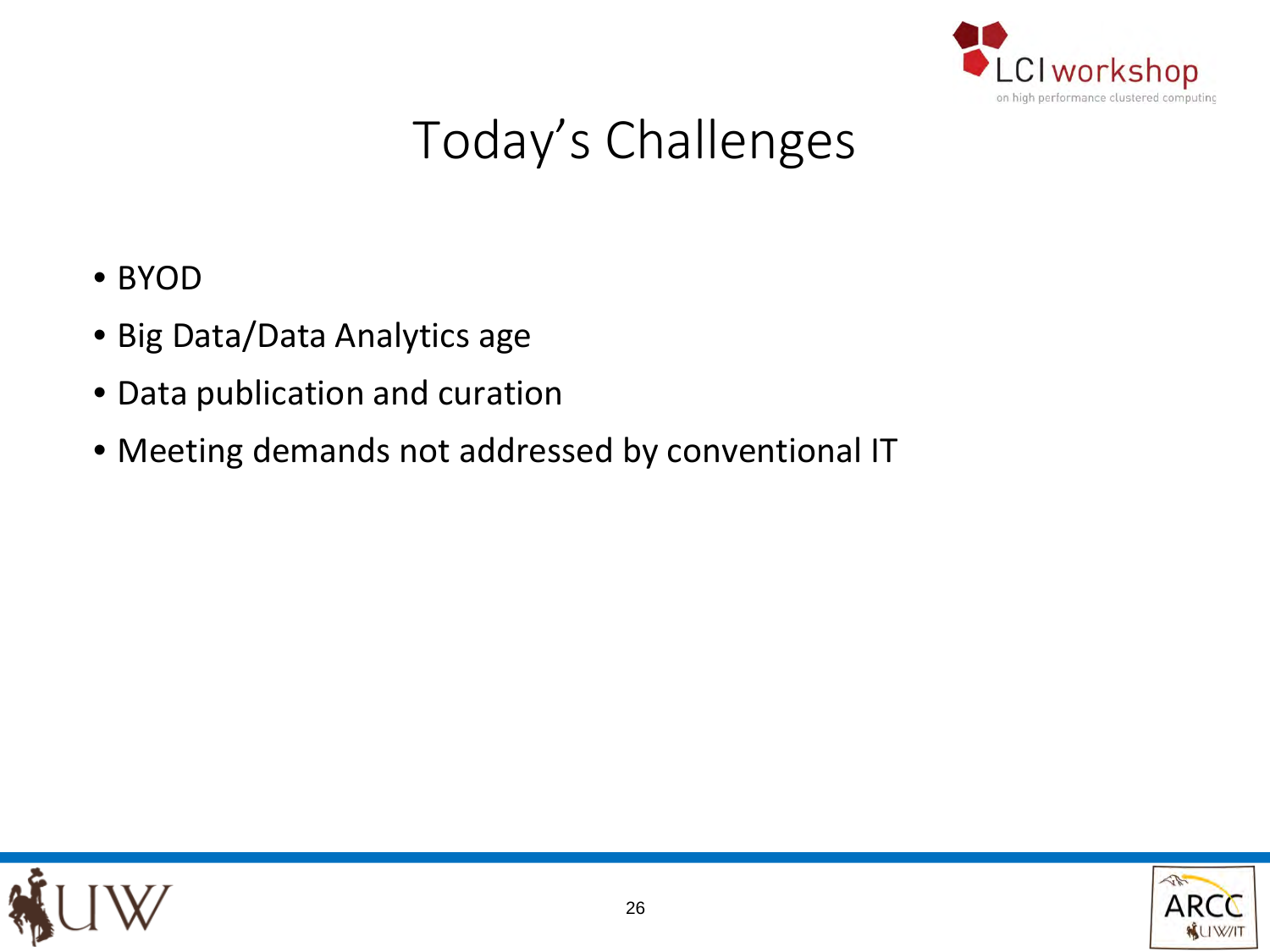

# Acknowledgements

- Previous I CI Instructors.
- Erik Scott (Harris), Jared David Baker (University of Wyoming), Pamela Hill (NCAR), Shilo Hall (NCAR), Nathan Rini (NCAR), Ben Matthews (NCAR), Jon Roberts (NCAR), Thomas Engel (NCAR), Jeffrey R. Lang (University of Wyoming), Jonathan Anderson (University Colorado, Boulder), Brian Dale Haymore (University of Utah), Leslie Ann Froeschl (University of Illinois), Irfan Elahi (NCAR), Stormy Knight (NCAR), Robert McLay (TACC) for reviewing and providing feedback on the slides.
- LCI for the opportunity.